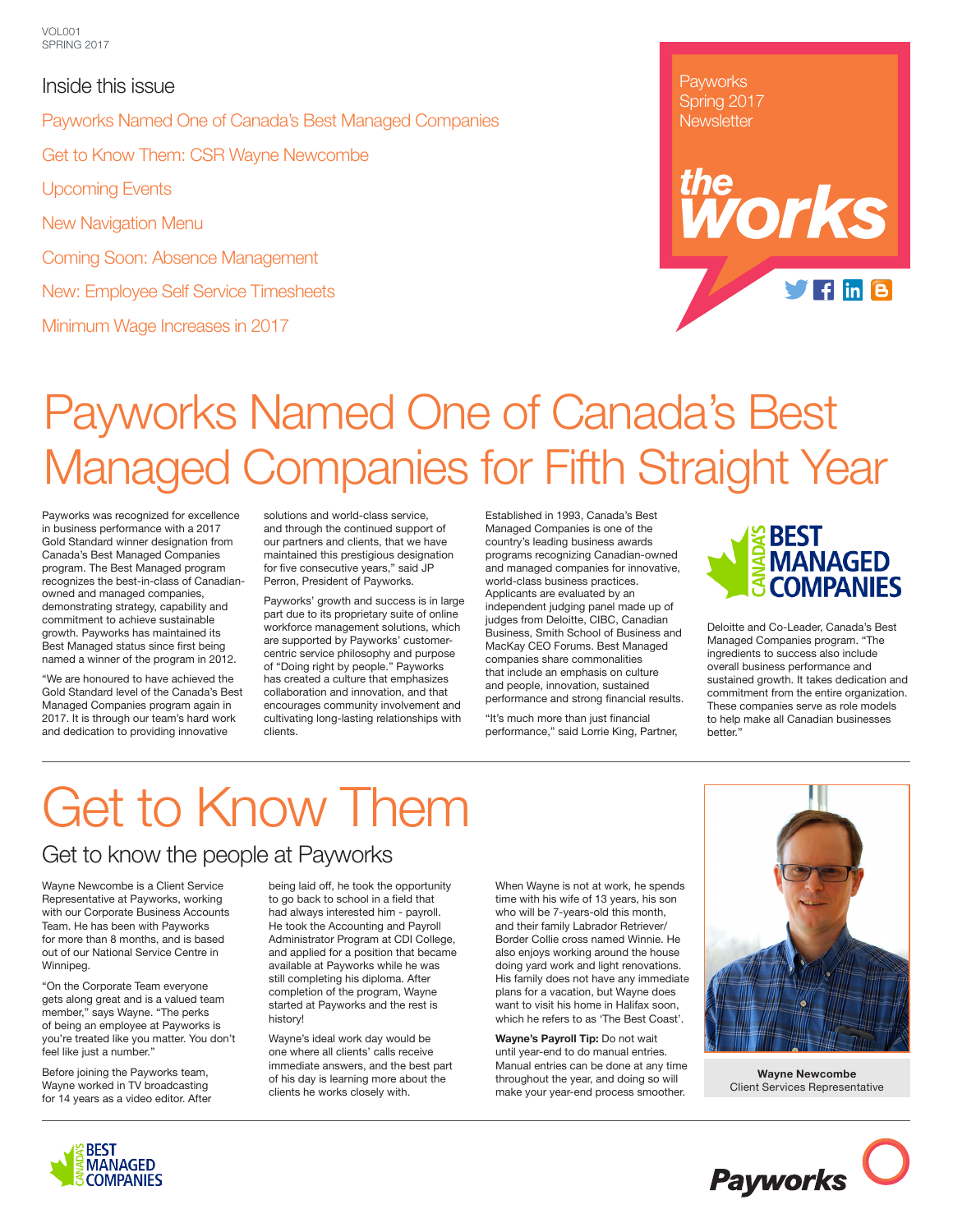### Payworks Spring 2017 **Newsletter**



## **Upcoming** Events

Stop by and visit the Payworks booth at one of these tradeshows

### **CPABC Pacific Summit**

Chartered Professional Accountants British Columbia's (CPABC) 2017 Spring Pacific Summit at the Vancouver Convention Centre West May 17-19. Tradeshow: May 18 9 a.m. - 6 p.m.

### **SHHA Hotel, Bar & Restaurant Tradeshow**

The Saskatchewan Hotel and Hotel Association (SHHA) is holding their 86th annual convention at the Delta Regina Hotel May 30-31. Tradeshow: May 31 12 p.m. to 5 p.m.

#### **The CPA Conference and Trade Show**

The Canadian Payroll Association's (CPA) 35th Annual Conference and Trade Show in Niagara Falls, Ontario, from June 13-16. This is the premier payroll event of the year and your opportunity to connect with top compliance, employment standards, and strategic management leaders. Tradeshow: June 14 Scotiabank Convention Centre 10:30 a.m. to 5 p.m.

**IPBC Ignite 2017**

The Institute of Professional Bookkeepers of Canada (IPBC) 6th Annual Conference in Richmond Hill, Ontario at the Sheraton Parkway Hotel and Conference Centre September 27-30. A fun filled event with over 50 education breakout sessions, sponsor exhibits, a networking cocktail party, and an awards banquet. Tradeshow: September 28 & 29

September 28: 9 a.m. to 8 p.m. September 29: 9 a.m. to 6 p.m.

### When is the next stat holiday?

Payworks offices, as well as financial institutions across Canada, will be closed on Friday, April 14 for Good Friday. Payworks offices will reopen on Monday, April 17.

## New: Payworks Navigation Menu

On February 2 a new navigation was launched for the Payworks desktop application, not including Employee Self Service (ESS). This new navigation menu is designed to improve the usability and performance of the menu within the application.

Key changes include:

- Improved location for log off button, Company Name/ID, and year selection when logging into previous year database.
- The new navigation menu has a different location within the Payworks application and expands as you navigate over it. It also has clickable tabs to group items.
- There is a 'Menu Search' function, which helps users find screens quickly.
- The menu now uses a breadcrumbs navigation technique, which lets users know where they are in the application at all times, and allows them to quickly return to that location by clicking on the breadcrumb.
- New functions added/moved within the Tools menu.
- The My Account screen has been made into its own section.

All menu items remain the same when compared to the previous menu structure for the Payworks desktop application. The redesigned menu does not impact Employee Self Service.

For more details on the new navigation, please read the complete product bulletin within the Payworks application.

### oming Soon: Absence Management

March 1, 2017 – In spring 2017, Payworks will launch its new Absence Management module, an easyto-use time off request system that integrates with payroll and lets you intelligently and efficiently track employee absences.

#### Features include:

#### SMART AND EFFICIENT FUNCTIONALITY

- Integrated to Payroll, Employee Self Service, and Time Management for a seamless user experience
- + Easy-to-use design and navigation
- Intelligent multi-day time off requests,
- including recognized weekends, holidays, etc.
- Manager access to employee accrual balances
- Manager and employee access to all historical information

### EXTENSIVE CONFIGURATION OPTIONS

- Highly customizable administrative functionality
- + Unlimited time off types with integration to payroll when applicable
- Establish company and employee-based defaults, including typical workweeks
- Configurable holiday calendars for different groups of employees
- Optional ability to configure approval authorization for Absence Management

### POWERFUL MANAGER TOOLSET

- Manager request review dashboard
- Calendar provides a monthly snapshot of team availability at-a-glance
- Advanced filter capabilities to focus on absence types, departments, or specific people
- Summary tables of employee activity across all absence types

#### MOBILE-OPTIMIZED EMPLOYEE SELF SERVICE

- Time off request screens include a convenient balances table
- Employees only see the holidays, time off types, and accrual balances that apply to them
- Calendar view provides insight into a month at a glance with powerful filtering options and embedded request editing tools
- Clean design that supports both simple requests and complex multi-day time off requests

To learn more, contact Payworks at 1.866.788.3500 or visit payworks.ca.